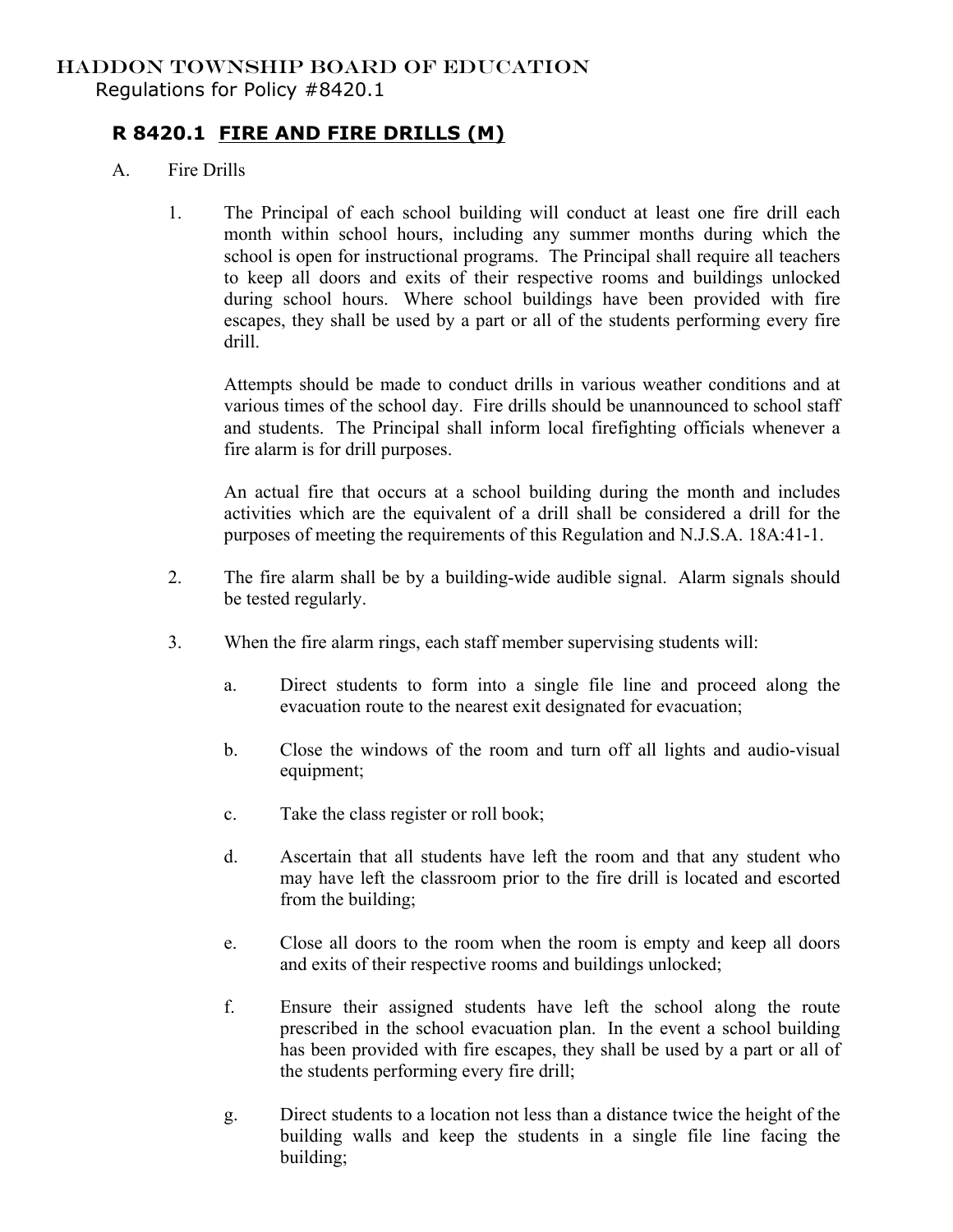- h. Take attendance to determine all students who reported to class have been evacuated from the building and report immediately to the Principal any student who is unaccounted for; and
- i. When the recall signal is given, conduct students back to the classroom.
- 4. Evacuation of the school in a fire drill must be conducted quickly and quietly and in an orderly fashion. Students must be silent, refrain from talking and running, and remain in closed, single file lines. Any student or staff member whose behavior disrupts the conduct of the fire drill shall be reported to the Principal and will be subject to discipline.
- 5. All persons in the school must leave the building during a fire drill, including all aides, visitors, volunteer workers, and all office, cafeteria, custodial, and maintenance employees, except those employees who have been assigned specific duties to be performed in the school building during a fire drill.
- 6. Physical education classes in progress outside the building should stop the game activity and line up in place or in their regularly assigned drill position.
- 7. Students will be instructed not to gather belongings to take outside on the fire drill. In inclement or cold weather, students may pick up their coats and put them on as they exit the building, provided no time is lost in that activity.
- 8. The office employee responsible for keeping the central attendance register, or a designated substitute, must carry the register out of the building during the drill.
- 9. Each Principal shall report monthly to the Superintendent on the conduct of fire drills. Their report will include the date, weather conditions, and time to evacuate for each drill conducted, as well as any comments that could assist in improving the conduct of future drills.
- 10. Every fire drill will be conducted with seriousness and with the assumption that prompt evacuation is actually required for the safety and survival of persons in the school.
- 11. Principals are encouraged to change the circumstances of fire drills so that staff members and students are subjected to various conditions and learn to respond to them quickly, constructively, and safely. Any such variations should take into account the ages and abilities of children.
	- a. One or more exits may be designated as "blocked" so that students are required to use alternative evacuation routes.
	- b. A fire drill may be designated as a "smoke drill" so that students learn to avoid the hazards of smoke by walking in a low or crouching position (not a crawling position).
- B. Fire